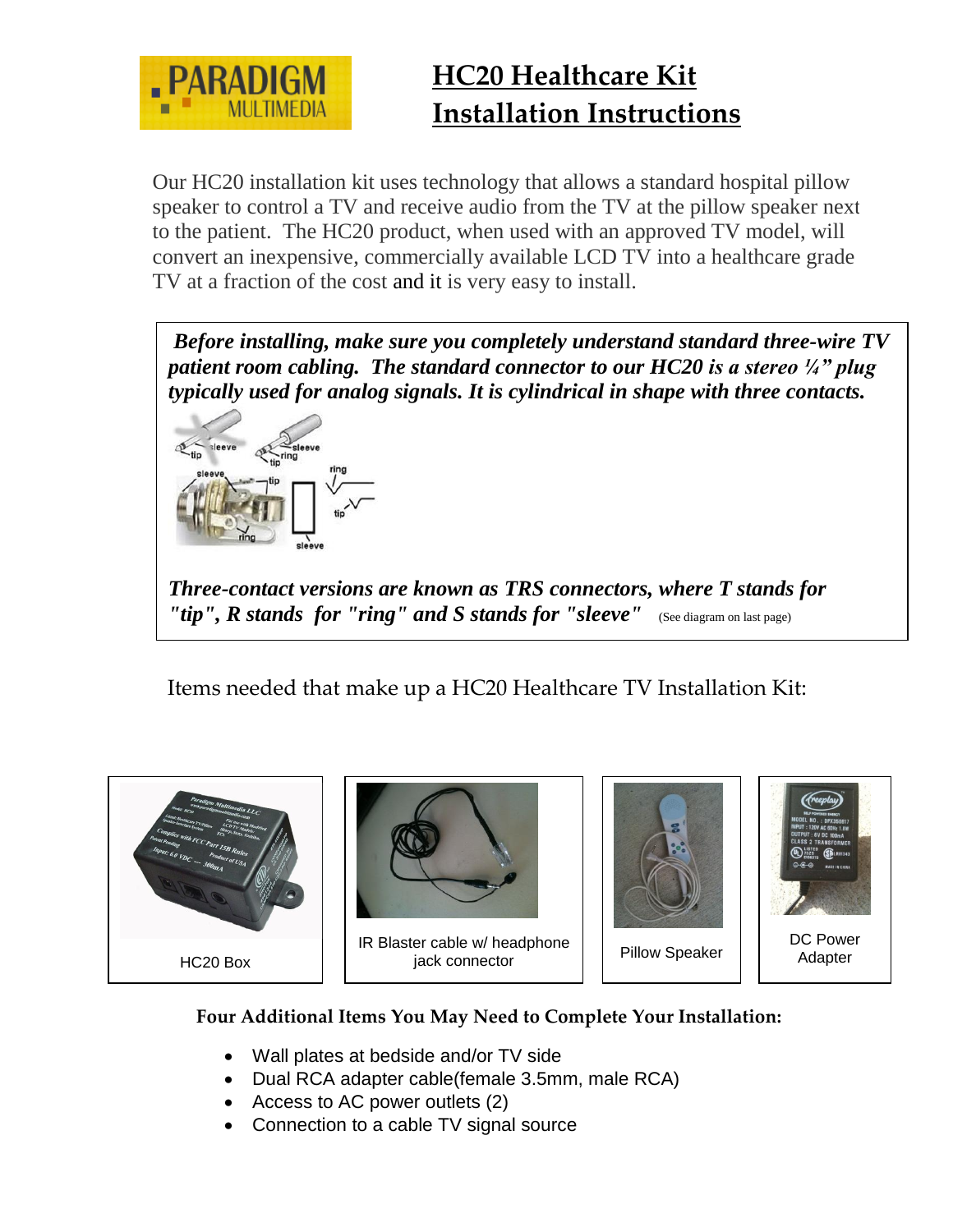

# **Begin Set up:**

#### **STEP 1:** Set up LCD TV

- 1) Connect TV Power cord to TV and AC outlet
- 2) Connect TV to Cable TV or Antenna (RF cable)
- 3) Verify basic TV operation using TV IR remote (on/off, volume, channels, etc.)

#### **Step 2:** Auto Tune TV channels

- 1) Check manual under TV set-up as each TV model handles this differently
- 2) Select channel…auto channel …enter
- 3) Select channel type…cable/air
- 4) Select automatic search…enter

TV will scan for channels. The process should take several minutes.

Before proceeding to step 3, make sure there is continuity from the three wires on the bedside wallplate to the termination point on the TV side.

#### *MAKE ABSOLUTELY CERTAIN THE DATA/5V (Ring) LINE IS NOT CROSS-WIRED TO THE GROUND (Sleeve) LINE!*

Note: If your first evaluation of the HC20 kit is in a patient room environment, it may take two people to identify the exact location of the IR sensor on the front of the TV. See Item 4 in Step 3 for detailed explanation.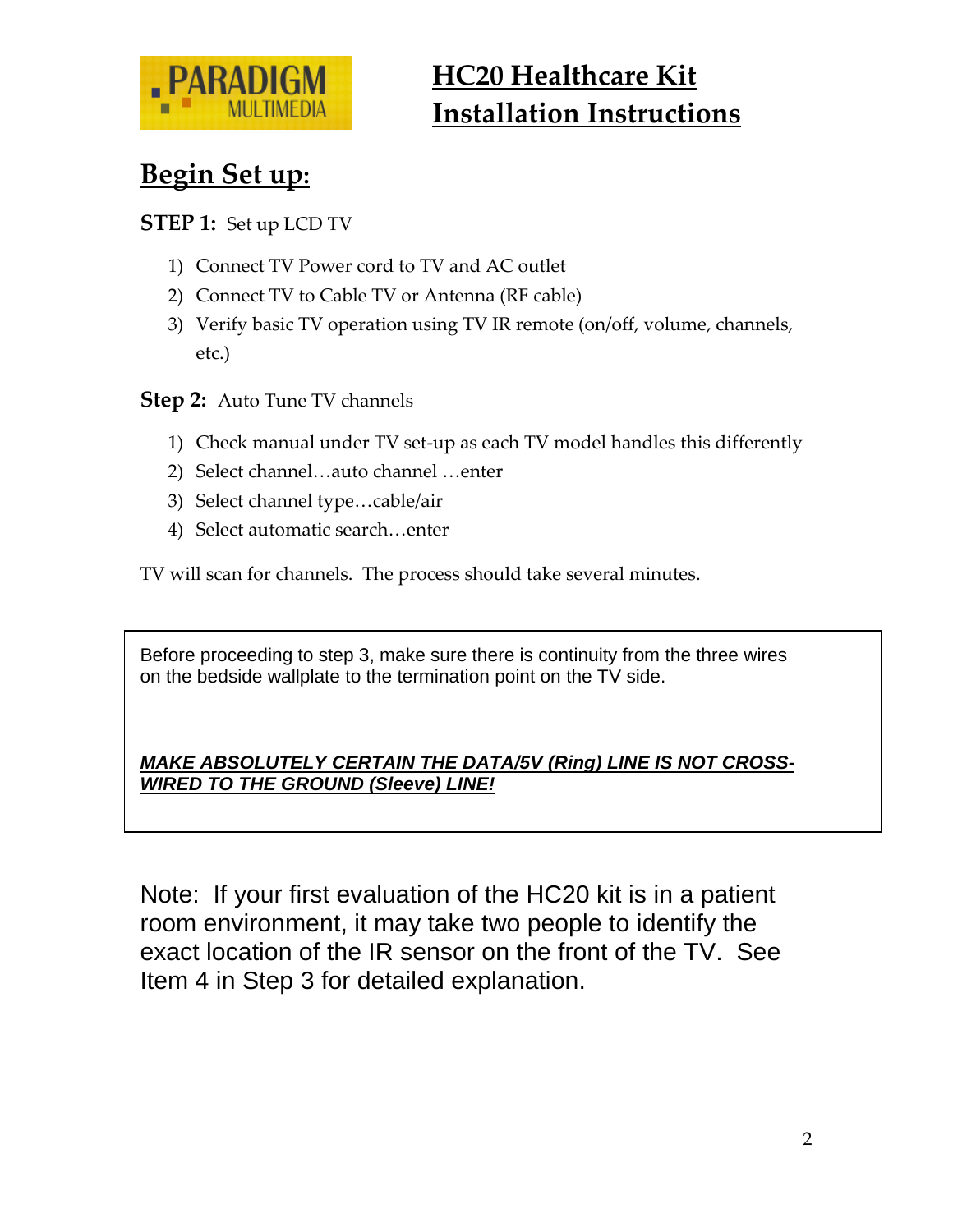

**Step 3:** Connect HC20 to TV using the supplied cable assembly

- 1) Power off the TV, using IR Remote
- 2) From the cable assembly, connect the RJ45 connector to HC20
- 3) Apply power to HC20 using supplied power adapter



4) Locate the IR sensor on the front of TV(usually located near the LED power indicator light). Once location is confirmed\*\*, firmly affix to TV by peeling away adhesive.



**\*\*** Each TV has a different location for the IR sensor. In order to locate the IR sensor on front of the TV, power on the TV and wave the IR Blaster across the front of the TV pressing Channel UP on the pillow speaker. When the TV responds to the button presses, you have found the sweet spot.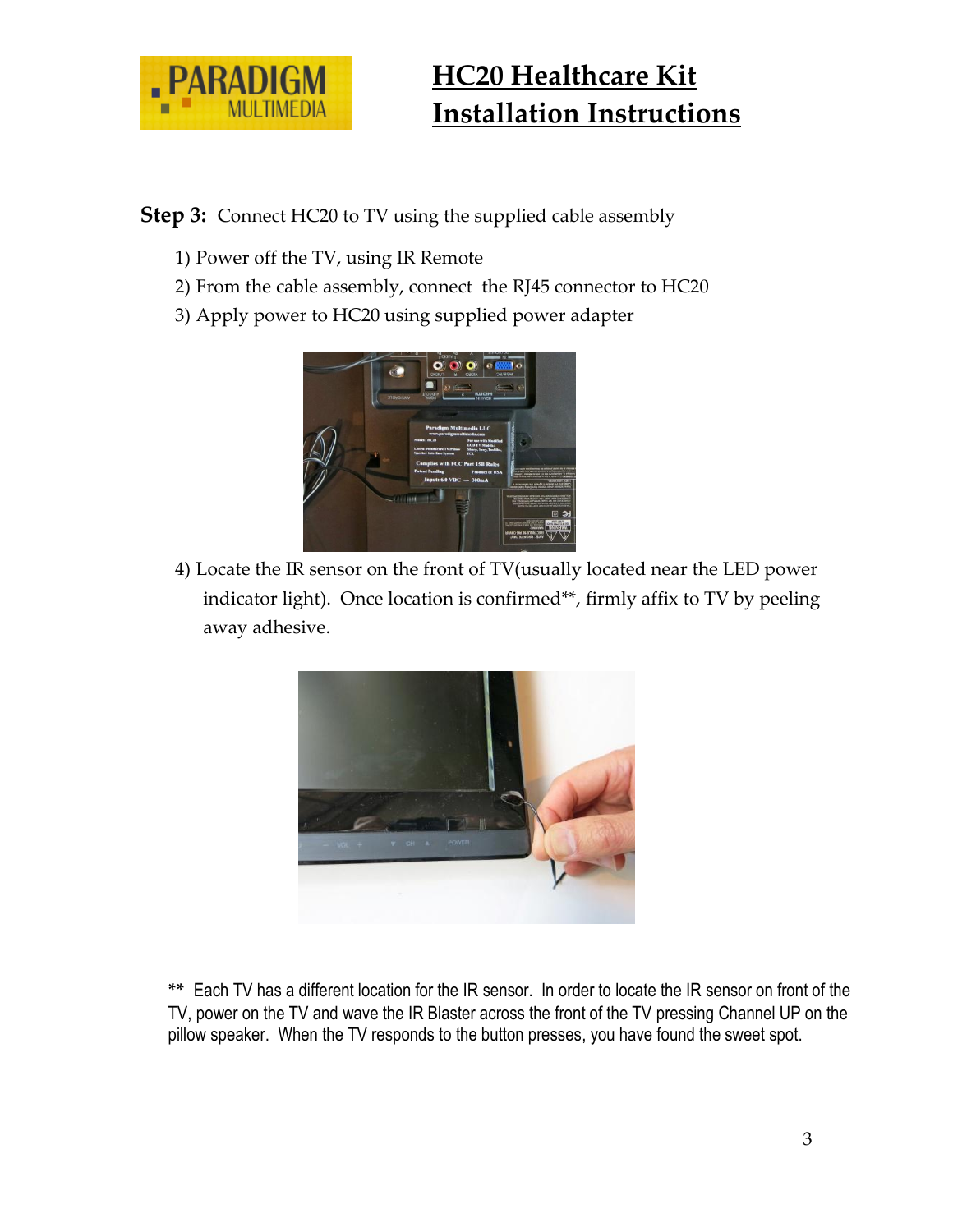

Final connection from supplied cable assembly is the audio connection. Connect to audio output jack in back of TV. TV model must have either a headphone jack or line level audio output jacks (dual RCA). Do not confuse with Audio-In.



*Dual RCA Audio Connection*



#### *Headphone Audio Connection*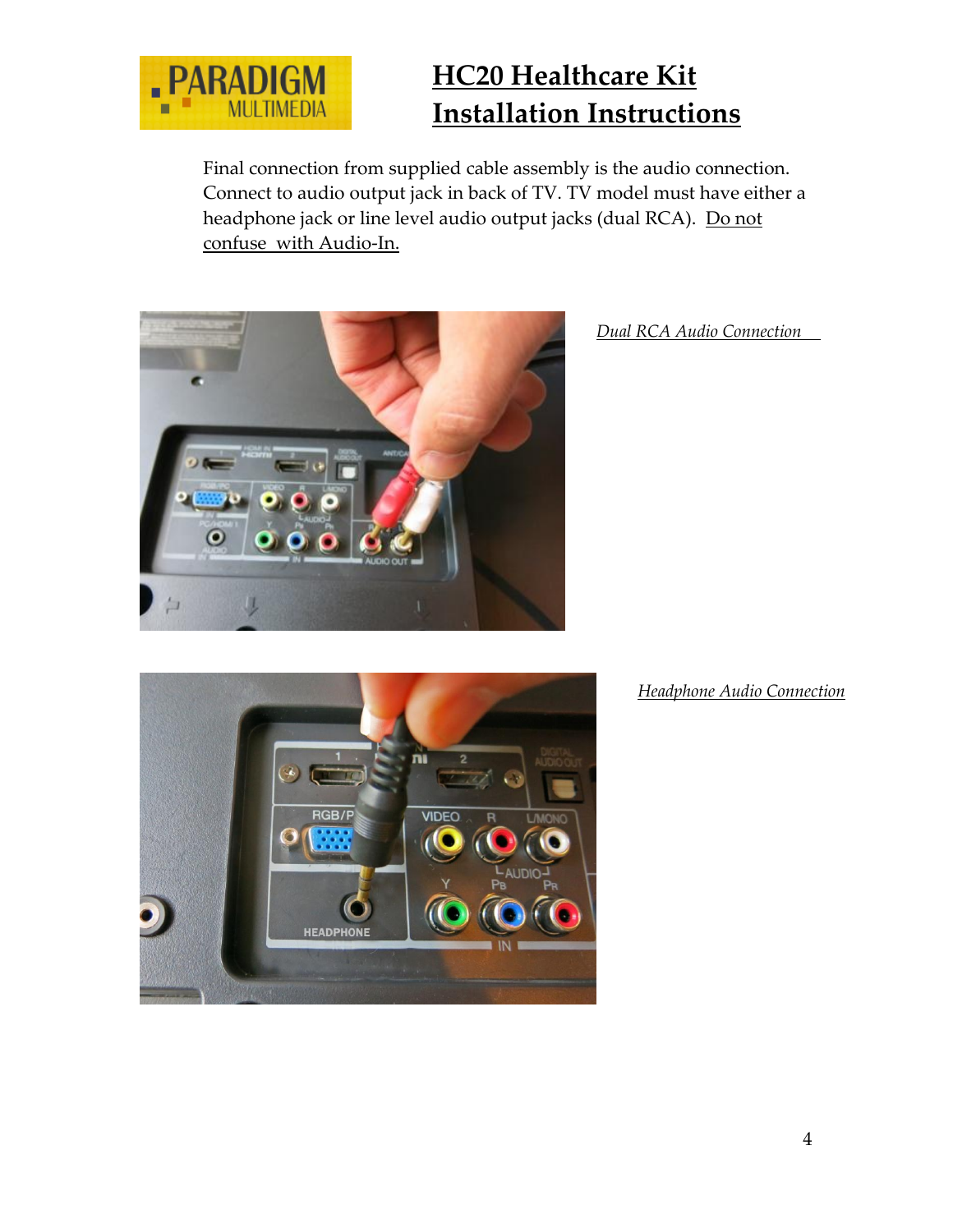

**Step 4:** Connecting HC20 to TV side wall plate using ¼" stereo plug. Is there an existing wall plate connector for the previous TV?







Jumper cables are required to convert multi-pin jacks to a  $\frac{1}{4}$  stereo plug. Where there is a  $\frac{1}{4}$ " jack, a  $\frac{1}{4}$ " to  $\frac{1}{4}$ " inch jumper cable is necessary.





Make sure you do a **continuity test** before powering up the HC20.

*Reminder: Tip-Audio, Ring-5V/Data, Sleeve-Ground*

Ensure that the three TV wires pulled from the bedside wall-plate connector are consistent with TSR configuration outputting to the stereo plug connected to the HC20.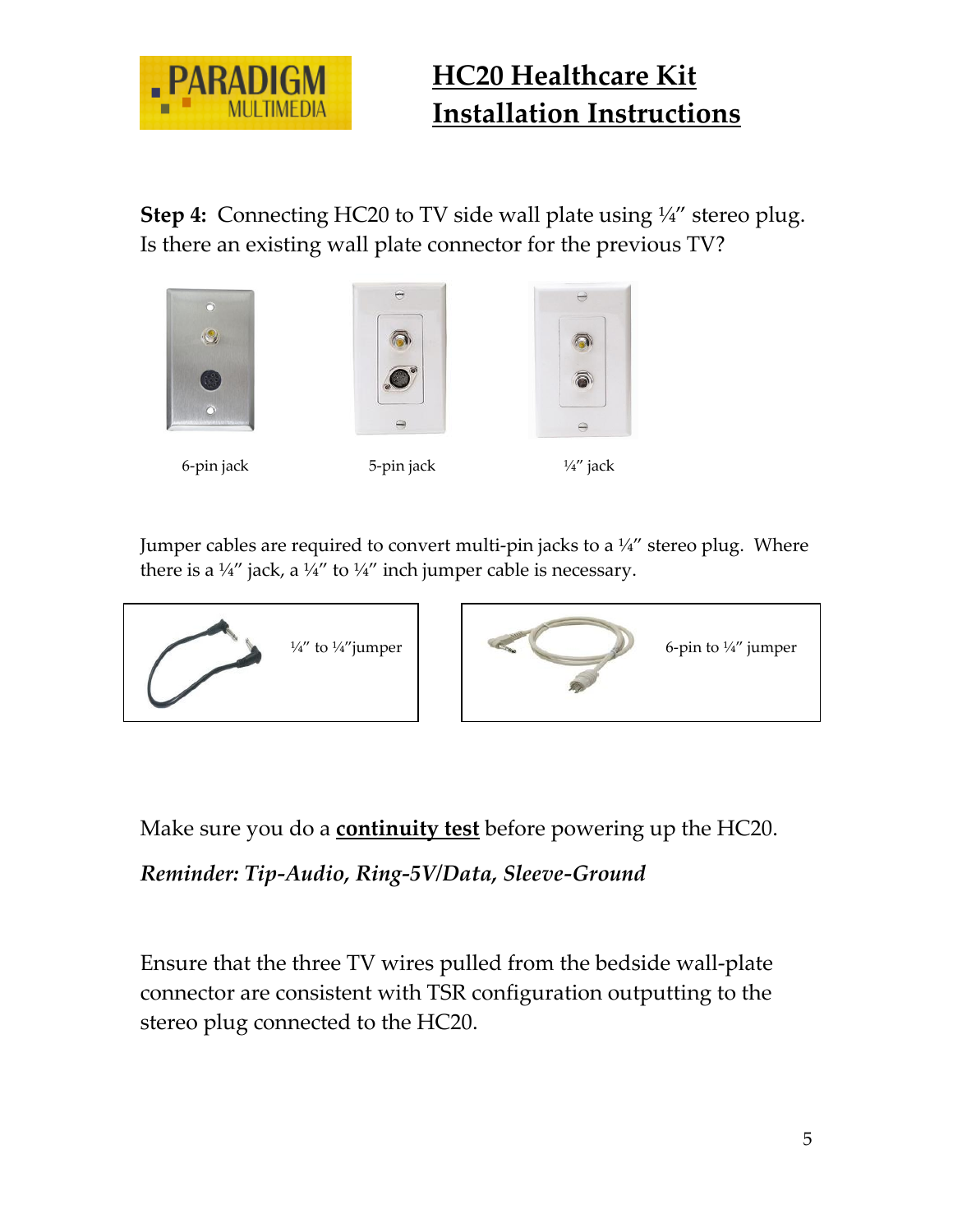



An old Zenith healthcare TV with a 6-pin to 6-pin jumper cable (white).

#### **Sample of existing TV connection. Sample of Toshiba TV w/ HC20 connections**



The only required equipment to replace the old Zenith TV solution with the HC20 solution is a 6-pin to  $\frac{1}{4}$  jumper cable (figure on page 5).

### **Final Step:**

Once continuity has been determined, insert the  $\frac{1}{4}$  stereo plug, the RJ45, and DC power plug into appropriate connectors provided on the HC20.

*CAUTION: When power is applied to HC20 and both green and amber light remain on, disconnect power immediately. There is either a crossed wire or short in the line. If the 5V line (Ring) is introduced into the Ground line (Sleeve), you can damage the HC20.* 

HC20 units are not warranted if cross-room wiring instructions, from the pillow speaker wall plate, are not followed properly.